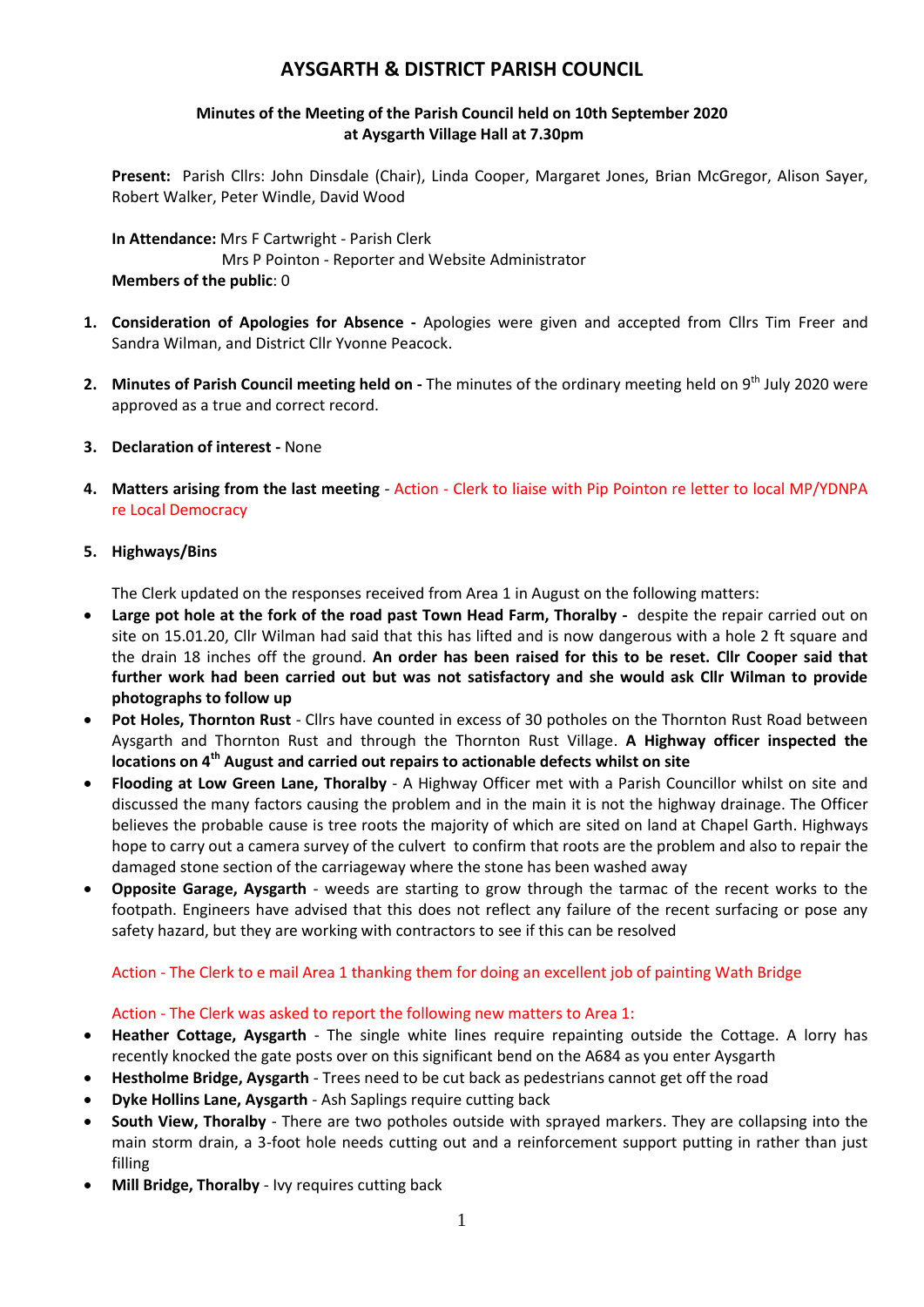#### **6. Financial Matters**

| Chq #                | Payee                                                      | £         | <b>Description</b>                |  |
|----------------------|------------------------------------------------------------|-----------|-----------------------------------|--|
|                      | Authorised at 09.07.20 meeting after the agenda was issued |           |                                   |  |
| 100938               | A Goulthorpe                                               | 496.00    | Grass Cutting - June 20           |  |
| 100939               | J Reynolds                                                 | 50.00     | Internal Audit Fee - Year 2019/20 |  |
| 100940               | P Wilson                                                   | 180.00    | Basic Payment Scheme - 2020       |  |
| 100941               | F Cartwright                                               | 188.12    | Clerk Pay - July 20               |  |
| 100942               | F Cartwright                                               | 10.00     | Clerk Expenses - July 20          |  |
| 100943               | J Dinsdale                                                 | 24.50     | Expenses - Oil for maintenance    |  |
| Authorised by e mail |                                                            |           |                                   |  |
| 100944               | McGarry & Co Solicitors 960.00                             |           | Legal Fees re Rock Garden sale    |  |
|                      | New - Authorised at 10.09.20 meeting                       |           |                                   |  |
| 100945               | F Cartwright                                               | 188.12    | Clerk Pay - Aug 20                |  |
| 100946               | F Cartwright                                               | 10.00     | Clerk Expenses - Aug 20           |  |
| 100947               | A Goulthorpe                                               | 508.00    | Grass Cutting - July 20           |  |
| Total                |                                                            | £2,614.74 |                                   |  |
|                      |                                                            |           |                                   |  |

The council resolved to authorise the following payments:

**Clerk Pay** - The Chairman advised that the Clerk was due a 25p per hour increase in salary back dated to May 2020. **Resolved - The Parish Council agreed the pay increase.** 

#### **7. Planning**

#### **New**

**R/58/88B at Low Green Farm, Westfield Lane, Thoralby, DL8 3SU -** householder planning permission to render the west wall of property - **The Parish Council had no comment to make.**

**R/53/24G at Ribba Hall, Bishopdale, DL8 3TG -** full planning permission for erection of agricultural building for cattle and sheep - Action - the Clerk was asked to send an e mail of support from the Parish Council.

**R/51/91C/OH at Aysgarth Lodge Holidays, Aysgarth -** notification under Reg 5 of The Overhead Lines (Exemption)(England and Wales) Regulations 2009 to install 1 No. pole next to an existing pole to form an Hpole arrangement to house a transformer - **This application had been approved by YDNPA between meetings of the Parish Council. The Parish Council had no comment to make.**

#### **Pending Update**

**R/59/50C at Hardbanks Barn, Thornton Rust, DL8 3AS** - full planning permission for widening of pedestrian access track, extension of an existing stone flagged area, installation of external safety lights and submission of a stone wall with a hedge (retrospective)

**R/53/32 at Big Laithe, Bishopdale** - full planning permission for conversion of barn to create 1 No. dwelling with associated parking and curtilage works and installation of package treatment packs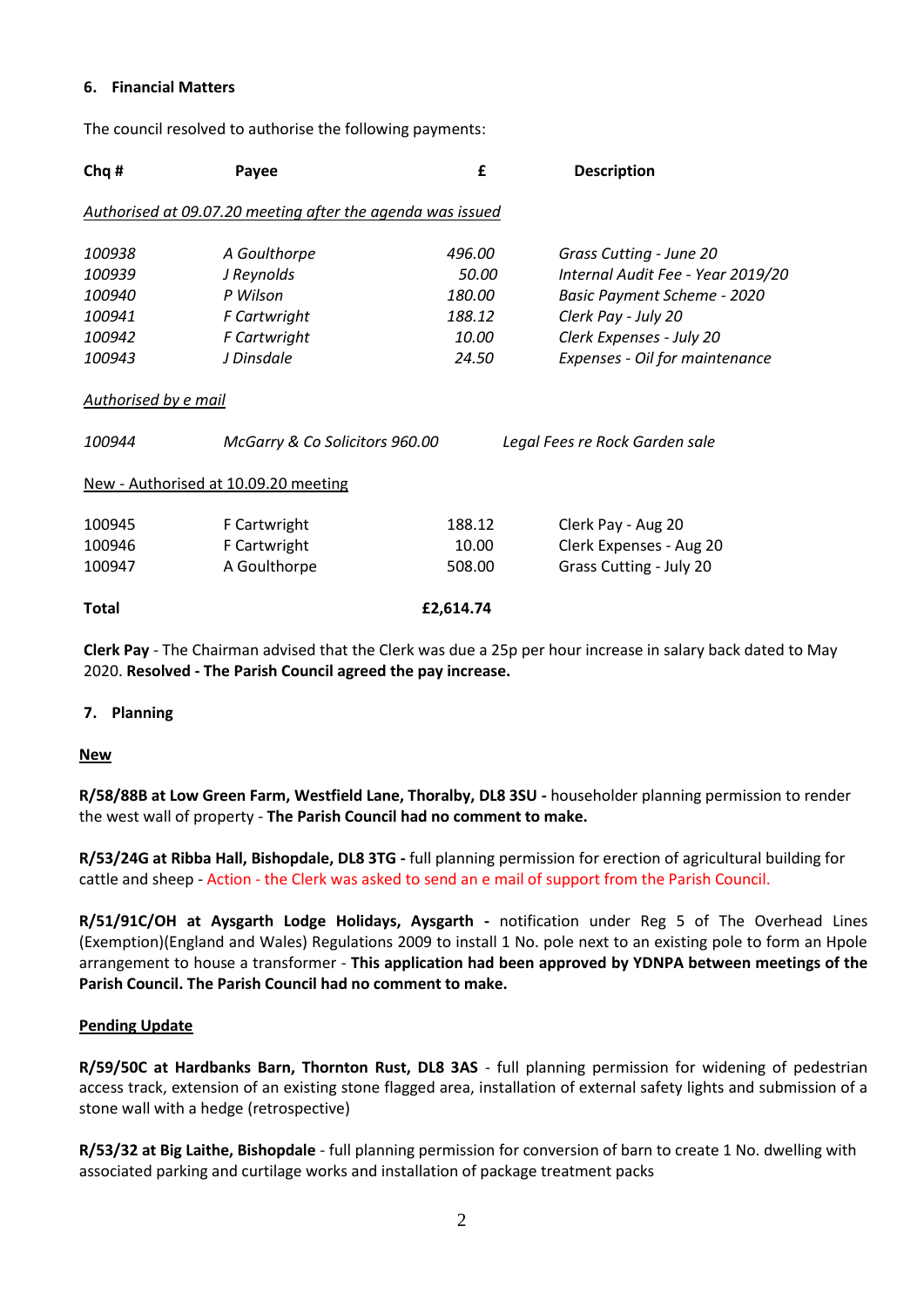**R/53/27F at Land west of Kidstones Gill Bridge, Bishopdale** - Section 73 application to vary/remove conditions 1, 2, 3, 4, 7, 8 & 9 of R/53/27 (full planning permission for creation of access gateway, upgrade of access track and erection of replacement agricultural building (part retrospective))

**R/51/54M at Birkbeck House, Aysgarth, DL8 35R** - full planning permission for conversion of existing two bedroom "live/work" unit into three-bedroom holiday let

**R/51/54N/LB at Birkbeck House, Aysgarth, DL8 35R** - listed building consent for conversion of existing two bedroom "live/work" unit into three-bedroom holiday let

**R/51/55P at Yore Mill, Church Bank, Aysgarth** - full planning permission for conversion of existing mill into 2 apartments, 6 holiday let apartments and 1 local occupancy apartment in conjunction with D1 Visitor Centre, mixed B1 (business/light industrial)/A1 (retail) use and re-instatement of hydro-electric turbine

**R/58/95 at Bishop Fold, Westfield Lane, Thoralby, DL8 3SU** - householder planning permission for demolition of conservatory and erection of garden room to south elevation - **Cllr Cooper thought that this application had been refused. The Parish Clerk had already checked the YDNPA website which showed a status of 'Not Yet Decided'.** Action - The Clerk to e mail YDNPA to clarify and ask for the reasons for refusal.

**R/58/39K/LB at Hallgarth, Thoralby, DL8 3SZ** - listed building consent for stabilisation and rebuilding works to the sandstone surround, mullion and transom of the staircase window

**R/58/12Q at Town Head Farm, Thoralby, DL8 3SU** - full planning permission for erection of agricultural building to provide cubicle housing

#### **Approved**

**R/51/91C/OH - Aysgarth Lodge Holidays, Aysgarth -** Approved Form B-OH

#### **Other Planning**

Action - The Clerk was asked to e mail YDNPA to find out the status of the Aysgarth Lodge Holidays retrospective planning application re lighting. Burton Cum Walden Parish Council had requested that the application go to the Planning Committee.

**8. Thoralby Moss & Thornton Mire (Standing Item) -** none

#### **9. Ownership of Land/Rights of Way**

**Steps at Yore Mill, Aysgarth** - Cllr Dinsdale updated the meeting that after further enquiries, he and the Clerk had visited the three sets of bottom steps near the Mill. The Parish Council confirmed that they do not own the bottom steps and are not aware who owns these steps. Action - The Clerk to e mail YDNPA stating that the Parish Council has no objections to the new owner of Yore Mill repairing the steps providing the work is to a fit for purpose standard, at his own cost.

**10. Rock Garden, Aysgarth, DL8 3AH -** Cllr Dinsdale updated the Parish Council that he and Cllr Windle had signed the legal documents and the completion of the Rock Garden Sale was due in the next couple of days. The Clerk confirmed that further to previous correspondence with the insurers, she had e mailed to advise of the imminent completion date. The Clerk also reiterated the contents of the e mail dated  $22^{nd}$  November 2019 from the insurers. Cllr Dinsdale invited Councillors to join him at a handover meeting with Mr Anderson  $w/c$  14<sup>th</sup> September 2020. Cllr Cooper said that she would like to join the meeting.

Cllr Dinsdale outlined some options for the Parish Council/Rock Garden website. Pip Pointon said that she would give them some thought as to the most efficient way forward. Action - Clerk to forward e mail from Mr Anderson to Pip Pointon.